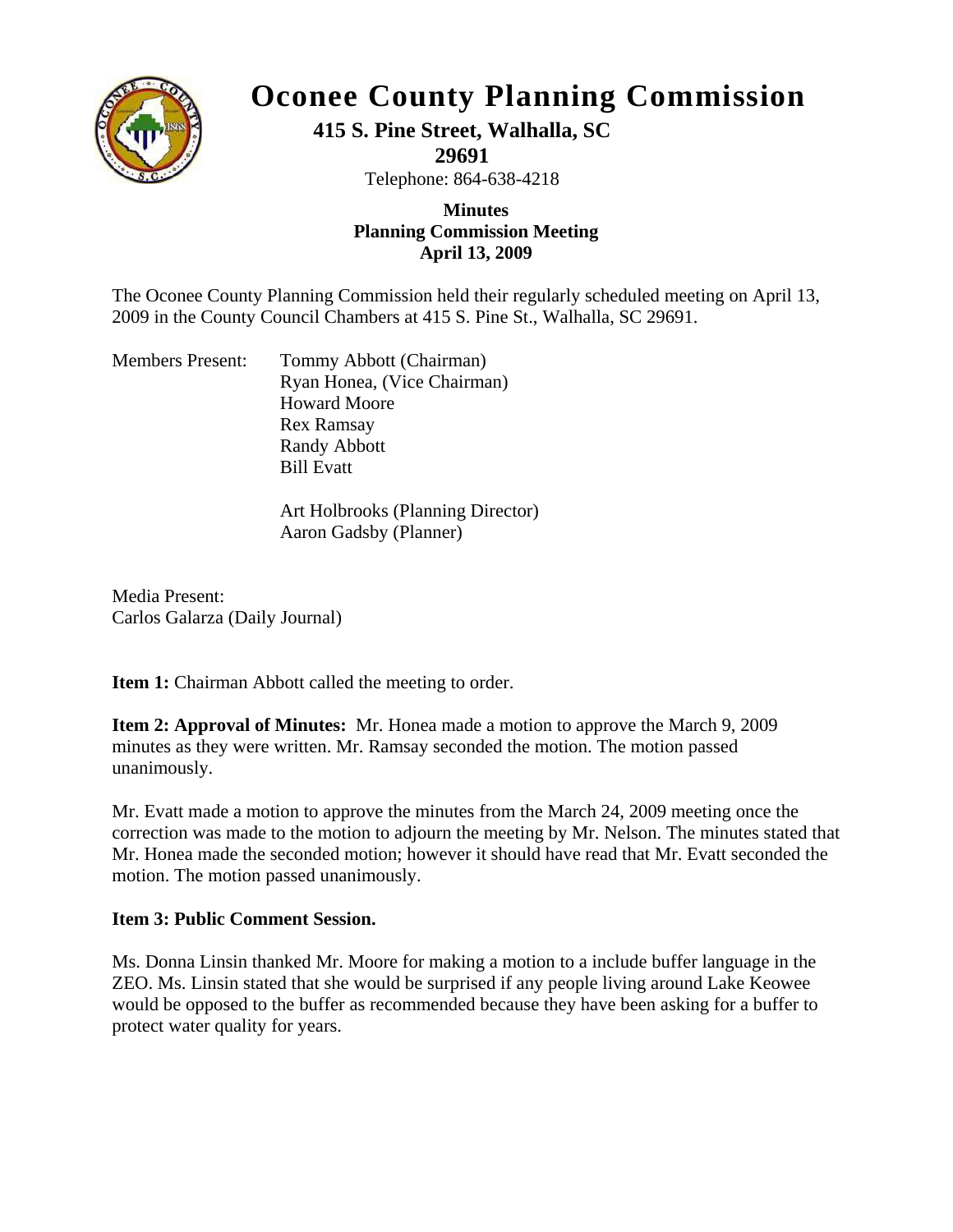#### **Item 4: Discussion of Comprehensive Plan**

Mr. Holbrooks briefed the Commission on where things stood with the Comprehensive Plan pdate and the information gathered at the Cultural Resource and Housing stakeholder meeting. U Mr. Holbrooks also stated that a tentative date for the stakeholders meeting on the Economic Development Element is set for May 13, 2009 at 6:00 pm in the Oconee County Council Chambers.

#### **Item 5: United States Census Complete Count Committee**

accurate census count is taken for our area. The Census Bureau has asked that local communities counted. Mr. Moore made a motion to have the Planning Staff schedule a meeting for those interested in serving on the committee and start getting the word out. Mr. Honea seconded the motion. The motion passed unanimously. Mr. Holbrooks stated that the Planning Department Mr. Holbrooks discussed the continuing efforts of Oconee County to ensure that the most form a complete count committee to get the word out to citizens regarding the need to be would schedule an organizational meeting.

#### **Ite m 6: Old Business**

1. Mr. Holbrooks informed the Commission that the County Attorney has asked the Commission to to review a clarification of the language regarding utilities in the ZEO. The new language be added to the general provisions was:

transmission, and distribution of electricity, as well as any facility or structure necessary to "Notwithstanding any other provisions herein to the contrary, proposed utility generation facilities and structures needed by regional and local utility providers in the production, comply with any federal or state license requirements, related to such production, transmission, and distribution, shall be permitted by right in any district and shall be exempt from any standard set forth in this ordinance."

s econded the motion. The motion passed unanimously. Mr. Honea made a motion to recommend the language to be added to the ZEO. Mr. Moore

2. Mr. Holbrooks informed the Commission that the Planning Department has taken over the administration of the Oconee County Floodplain Ordinance and we are currently working on getting the floodplain permitting into compliance with the Federal Standards. Mr. Holbrooks stated that the following evening he would be presenting more information to County Council.

#### **Item 7: New Business**

- 1. Mr. Holbrooks informed the Commission that on May  $4<sup>th</sup>$  at 1:00 pm, Dr. Sperry and a group of graduate students would be holding a stakeholders meeting to discuss growth scenarios. The title of the presentation will be : "Alternative Futures for the Seneca Watershed Subbasin". Everyone is invited to attend.
- 2. Mr. Holbrooks informed the Commission that the County would be observing Confederate Memorial Day on May  $11<sup>th</sup>$ , the date of the next Planning Commission Meeting. Mr. Honea